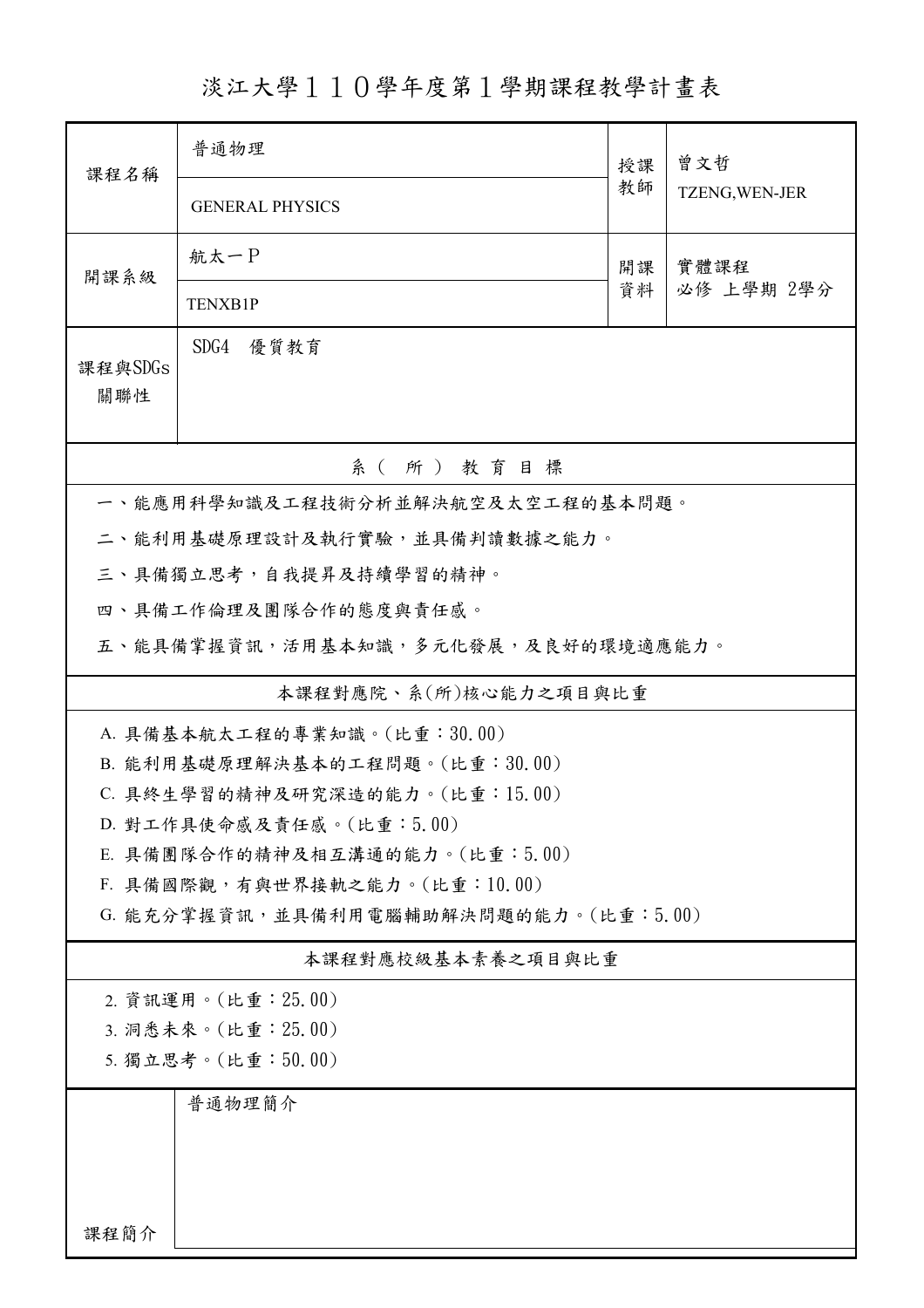|                                                                                                                                        | Introduction to General Physics |                                 |                             |                                                                                                                                                                                |       |  |  |
|----------------------------------------------------------------------------------------------------------------------------------------|---------------------------------|---------------------------------|-----------------------------|--------------------------------------------------------------------------------------------------------------------------------------------------------------------------------|-------|--|--|
| 本課程教學目標與認知、情意、技能目標之對應<br>將課程教學目標分別對應「認知(Cognitive)」、「情意(Affective)」與「技能(Psychomotor)」<br>的各目標類型。                                       |                                 |                                 |                             |                                                                                                                                                                                |       |  |  |
| 一、認知(Cognitive):著重在該科目的事實、概念、程序、後設認知等各類知識之學習。<br>二、情意(Affective):著重在該科目的興趣、倫理、態度、信念、價值觀等之學習。<br>三、技能(Psychomotor):著重在該科目的肢體動作或技術操作之學習。 |                                 |                                 |                             |                                                                                                                                                                                |       |  |  |
| 序<br>號                                                                                                                                 | 教學目標(中文)                        |                                 |                             | 教學目標(英文)                                                                                                                                                                       |       |  |  |
| $\mathbf{1}$                                                                                                                           | 欣賞物理的美與思路並提供如何應<br>用數學工具的例證     |                                 |                             | Appreciate the beauty and the reasoning processes<br>in the development of physics and provide materials<br>as the playground for mathematical skills and tools<br>to work on. |       |  |  |
|                                                                                                                                        |                                 |                                 |                             | 教學目標之目標類型、核心能力、基本素養教學方法與評量方式                                                                                                                                                   |       |  |  |
| 序號                                                                                                                                     | 目標類型                            | 院、系(所)<br>核心能力                  | 校級<br>基本素養                  | 教學方法                                                                                                                                                                           | 評量方式  |  |  |
| 1                                                                                                                                      | 認知                              | <b>ABCDEFG</b>                  | 235                         | 講述                                                                                                                                                                             | 測驗、作業 |  |  |
|                                                                                                                                        |                                 |                                 |                             | 授課進度表                                                                                                                                                                          |       |  |  |
| 坎                                                                                                                                      | 日期起訖                            |                                 |                             | 内 容 (Subject/Topics)                                                                                                                                                           | 備註    |  |  |
|                                                                                                                                        | $110/09/22$ ~<br>110/09/28      | Concepts of Motion              |                             |                                                                                                                                                                                |       |  |  |
| $\overline{2}$                                                                                                                         | $110/09/29$ ~<br>110/10/05      | Concepts of Motion              |                             |                                                                                                                                                                                |       |  |  |
| 3                                                                                                                                      | $110/10/06$ ~<br>110/10/12      |                                 | Kinematics in One Dimension |                                                                                                                                                                                |       |  |  |
| 4                                                                                                                                      | $110/10/13$ ~<br>110/10/19      | Kinematics in One Dimension     |                             |                                                                                                                                                                                |       |  |  |
| 5                                                                                                                                      | $110/10/20$ ~<br>110/10/26      | Vectors and Coordinate Systems  |                             |                                                                                                                                                                                |       |  |  |
| 6                                                                                                                                      | $110/10/27$ ~<br>110/11/02      | Kinematics in Two Dimensions    |                             |                                                                                                                                                                                |       |  |  |
| 7                                                                                                                                      | $110/11/03$ ~<br>110/11/09      | Kinematics in Two Dimensions    |                             |                                                                                                                                                                                |       |  |  |
| 8                                                                                                                                      | $110/11/10$ ~<br>110/11/16      | Force and Motion                |                             |                                                                                                                                                                                |       |  |  |
| 9                                                                                                                                      | $110/11/17$ ~<br>110/11/23      | 期中考試週                           |                             |                                                                                                                                                                                |       |  |  |
| 10                                                                                                                                     | $110/11/24$ ~<br>110/11/30      | Dynamics I: Motion Along a Line |                             |                                                                                                                                                                                |       |  |  |
| 11                                                                                                                                     | $110/12/01$ ~<br>110/12/07      | Dynamics I: Motion Along a Line |                             |                                                                                                                                                                                |       |  |  |